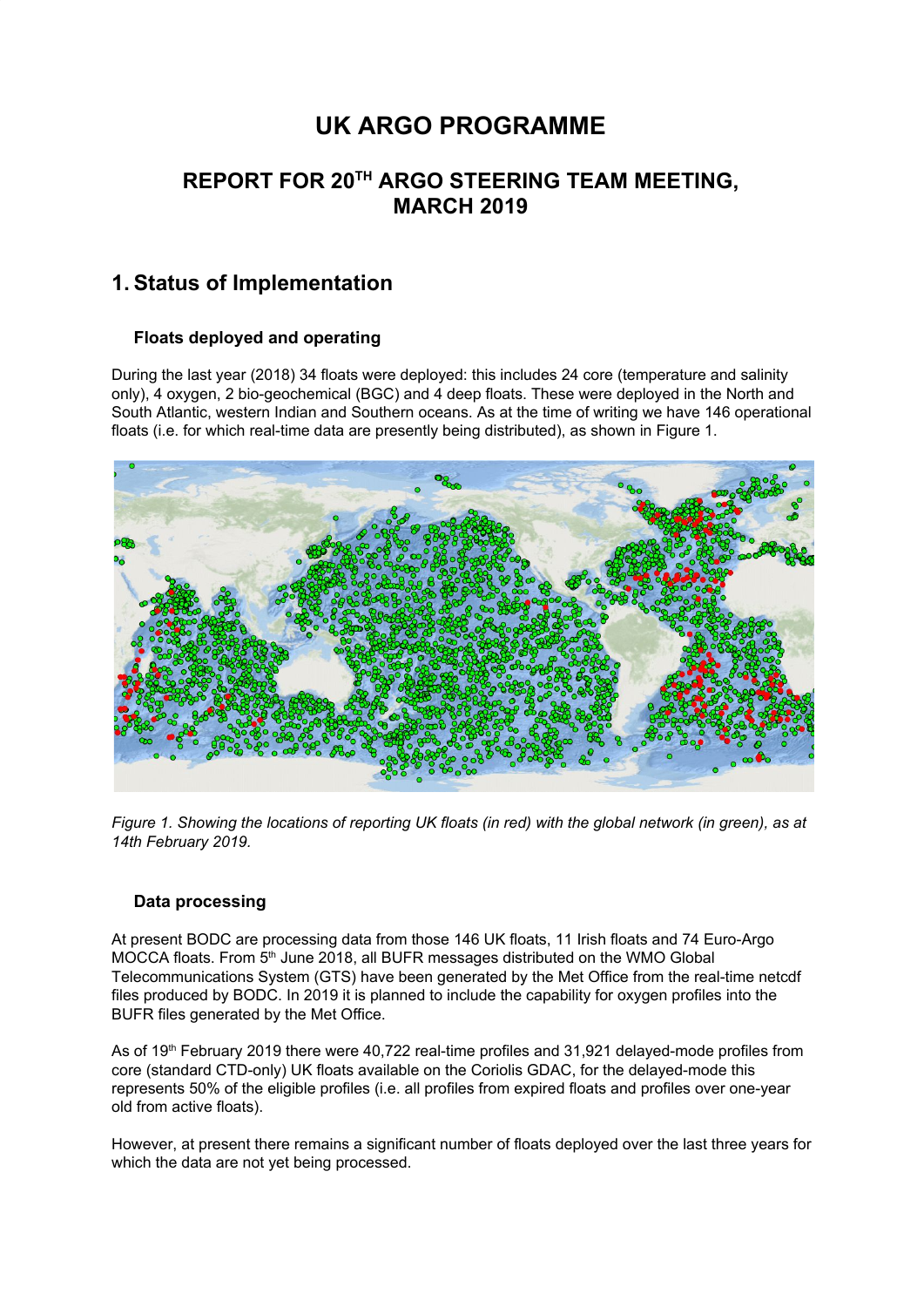Deployed in 2016

- 2 Deep Arvor (both failed)
- 3 Apex RBR (1 failed on deployment)
- 4 Apex STS (1 failed)
- 3 Navis N1 with radiometer
- 2 Navis N1 (1 failed on deployment)
- 3 Apex Deep (all subsequently recovered)

Deployed in 2017

- 6 Navis N1 with oxygen
- 2 Apex RBR (both failed)
- 6 Apex with O2 & pH
- 4 Apex Deep with O2 (2 have failed)
- Deployed in 2018
	- 2 Navis N1 O2
	- 2 Apex with O2
	- 6 core Apex (APF11a)
	- 4 Apex Deep
	- 2 Navis N2 BGCi (1 has problems)

Despite the best efforts of BODC, little progress on handling these float types was made in 2018 and the backlog of floats needing to be processed has increased. As such, the highest priority for the coming year must be to ensure that the real-time data (even if only temperature and salinity) are processed and delivered to the GTS and GDACs from all the above float types apart from the Apex Deep.

#### **Technical problems encountered and solved**

Apex Deep. In December 2015 two Apex Deep floats were deployed in the North Atlantic. These performed 50 profiles and 127 profiles, lasting until June 2016 and April 2017 respectively. Three Apex Deep with O2, deployed and recovered during December 2016 after leaking, were shipped back to Teledyne Webb alongside one other for investigation and repair. Four other Apex Deep with oxygen were deployed in the Drake Passage during December 2017, of these one never transmitted, one transmitted one cycle, then went to sleep for 6 months and then reappeared. It is now cycling normally on a 3-day cycle. The other two are cycling normally on 3-day cycles, but one has been producing noisy salinity data since cycle 3. Three Apex Deep were deployed in the Atlantic in Nov 2018. One leaked on cycle 1 and is now drifting on the surface. The other two are cycling normally on 3-day cycles and are producing good data. The data from the working Apex Deep have allowed some evaluation of the SBE61 CTD.

Apex floats with RBR CTD: Six of these were procured in 2015. Two were planned to be deployed during the BoBBLE (Bay of Bengal Boundary Layer Experiment) cruise in June 2016. The first failed immediately after deployment so the second was returned to India for a firmware upgrade. This was done under TWR supervision and subsequently deployed in February 2017, but still failed in spite of passing all pre-deployment checks. Two other RBR CTD floats were deployed in the North Atlantic in June 2016 and both are transmitting data. These were all with early RBR heads that had less favourable flow geometry. The other two RBR-CTD floats were returned to TWR for upgrade of the heads, one of which was later deployed in the North Atlantic in October 2017 and failed, the other failed pre-deployment tests and has been returned to TWR for repair.

Bio-geochemical floats. We have deployed Apex, Navis and Provor biogeochemical floats with a mix of radiometers, fluorometers, backscattering meters, pH sensors, Aanderaa and SeaBird oxygen sensors. We have seen creep on SBE ODO sensors when deployed on long-term moorings and kept at pressure. This has promoted further examination of 'park' oxygen data, and a similar effect can be seen in NAVIS floats parked at 1000m for 10 days. This will be further investigated. We have also deployed 6 Apex with O2 and pH sensors with the first batch of SBE pH sensors, and are examining the stability and performance.One of the two Navis BGCi floats deployed in December 2018 has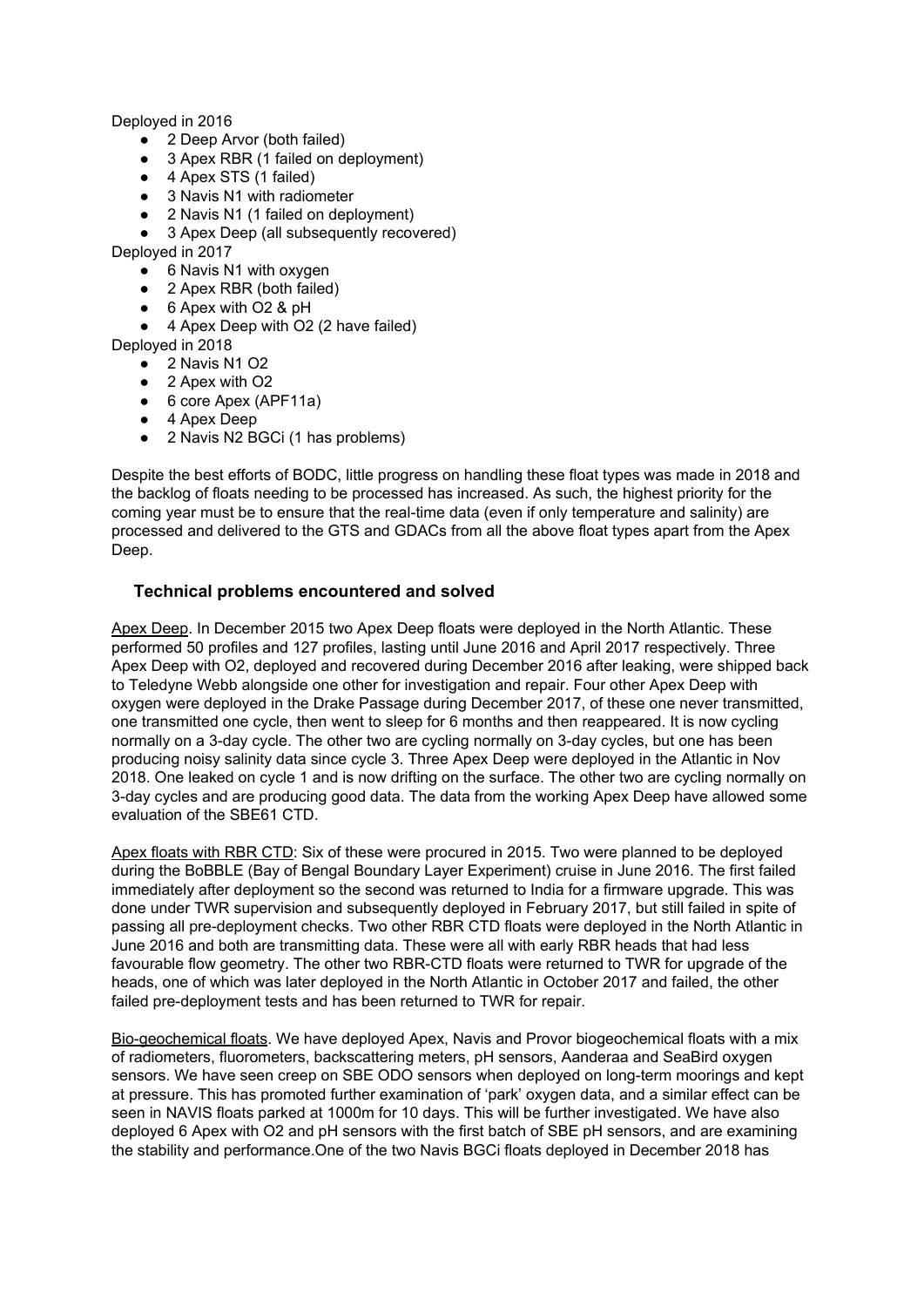exhibited problems (unable to go into continuous profiling mode due to the SBE41 being unresponsive). Currently, the root cause of this issue is unknown.

### **2. Funding and human resources**

The UK Argo programme is undertaken by a partnership between the Met Office, the National Oceanography Centre Southampton (NOC), the British Oceanographic Data Centre (BODC) and Plymouth Marine Laboratory (PML). The Met Office are responsible for programme management and coordination, procurement of floats, organizing float deployments, preparation of floats for deployment, telecommunications (costs) and international contributions. NOC and BODC have responsibility for Argo science and data management respectively. PML play a leading role in the recent expansion of the UK programme into BGC-Argo.

UK Argo funding to the Met Office is presently provided by BEIS (Department for Business, Energy and Industrial Strategy) mainly through the Hadley Centre Climate Change Programme (HCCCP), but with an additional contribution through the Public Weather Service Programme. The HCCCP funding is agreed for a 3-year period to end March 2021 and provides ongoing funding for around 20 core floats per year. With this Argo funding now part of the HCCCP it should be less vulnerable to being cut.

NERC funding is primarily directed through NOC (which includes BODC) through its National Capability (NC) funding line. NOC is expected to become independent from NERC in 2019 subject to Ministerial approval. Post-independence, NOC will continue to be eligible to receive NC funds from NERC. Its NC funding, which is expected to remain level in cash terms for a few years, covers Argo data management at BODC and Argo science at NOC. In addition, it is expected that up to ten floats per year for the Argo extensions (deep and bio-geochemical) could be provided through bids to NERC for funding.

### **3. Summary of deployment plans**

- At the time of writing we have 54 core Apex floats available for deployment. Over the coming year it is expected that UK Argo will deploy 25 core floats (North and South Atlantic, Southern Ocean and Indian Ocean) and two bio-geochemical floats. Full deployment plans have not yet been prepared, but the following deployments are tentatively anticipated.
- 1 Apex (Iridium), 1 Apex-RBR: North Atlantic Gyre (AMT-29 Oct 2019)
- 2 Apex: Subtropical South Atlantic (AMT-29 Oct 2019)
- 4 Apex: South Atlantic (Argentine Basin) (AMT-29 Oct 2019)
- 4 Apex: Drake Passage (DY113 Feb 2020)
- 2 Apex (Iridium): West Antarctic Peninsula
- 4 Apex: South Indian Ocean (SA Agulhas II April/May 2019 these four floats have still be located)
- 4 Apex: South-east Atlantic/Southern Ocean (SA Agulhas II Sept/Oct/Nov 2019)

The above is not a complete list and other deployment opportunities, primarily in the western Indian Ocean will be investigated.

We will also shortly take delivery of two Navis BGCi floats for which deployment will be arranged once the continuous profiling mode problem has been corrected.

At this stage we have six Deep APEX floats under refurbishment/repair at TWR. These will be deployed in the North and South Atlantic in late 2019/early 2020 depending on deployment opportunities as the floats become available.